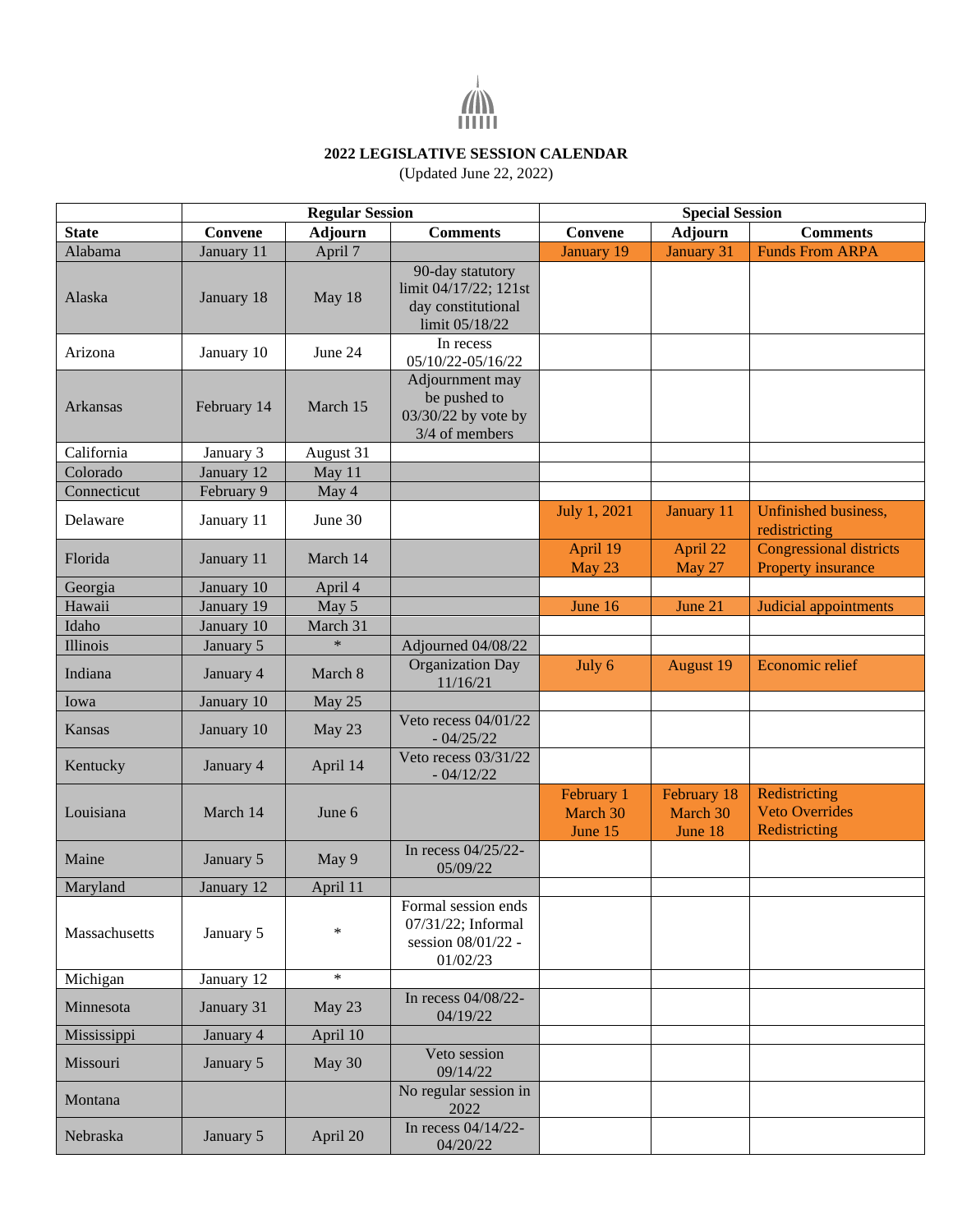|                  | <b>Regular Session</b> |                |                                                                                                     | <b>Special Session</b>                 |                                     |                                                                              |  |
|------------------|------------------------|----------------|-----------------------------------------------------------------------------------------------------|----------------------------------------|-------------------------------------|------------------------------------------------------------------------------|--|
| <b>State</b>     | Convene                | <b>Adjourn</b> | <b>Comments</b>                                                                                     | <b>Convene</b>                         | <b>Adjourn</b>                      | <b>Comments</b>                                                              |  |
| Nevada           |                        |                | No regular session in<br>2022                                                                       |                                        |                                     |                                                                              |  |
| New Hampshire    | January 5              | July 1         | In recess 04/01/22-<br>04/21/22                                                                     |                                        |                                     |                                                                              |  |
| New Jersey       | January 11             | $\ast$         | In recess 03/30/22-<br>05/02/22                                                                     |                                        |                                     |                                                                              |  |
| New Mexico       | January 18             | February 17    |                                                                                                     |                                        |                                     |                                                                              |  |
| New York         | January 5              | $\ast$         | In recess 04/08/22-<br>04/25/22; Expected<br>to adjourn 06/02/22                                    |                                        |                                     |                                                                              |  |
| North Carolina   | May 18                 | July 8         | 2021 session<br>through 03/11/22;<br>option to reconvene<br>04/04/22, and<br>05/04/22               |                                        |                                     |                                                                              |  |
| North Dakota     |                        |                | No regular session in<br>2022                                                                       |                                        |                                     |                                                                              |  |
| Ohio             | January 3              | $\ast$         |                                                                                                     |                                        |                                     |                                                                              |  |
| Oklahoma         | February 7             | May 27         |                                                                                                     | May 18<br>June 13                      | June 3<br>June 16                   | <b>Federal COVID relief</b><br>spending<br>State's grocery tax               |  |
| Oregon           | February 1             | March 4        |                                                                                                     |                                        |                                     |                                                                              |  |
| Pennsylvania     | January 4              | $\ast$         | In recess 04/13/22-<br>04/25/22                                                                     |                                        |                                     |                                                                              |  |
| Rhode Island     | January 4              | June 30        | In recess 04/13/22-<br>04/26/22                                                                     |                                        |                                     |                                                                              |  |
| South Carolina   | January 11             | June 30        | In recess<br>06/16/2022-<br>06/28/2022                                                              |                                        |                                     |                                                                              |  |
| South Dakota     | January 11             | March 28       | In recess 03/11/22 -<br>03/27/22                                                                    | April 12                               | June 22                             | <b>Attorney General</b><br>impeachment (In recess<br>$04/27/22 - 06/21/22$   |  |
| Tennessee        | January 11             | April 28       |                                                                                                     |                                        |                                     |                                                                              |  |
| Texas            |                        |                | No regular session in<br>2022                                                                       |                                        |                                     |                                                                              |  |
| Utah             | January 18             | March 4        |                                                                                                     |                                        |                                     |                                                                              |  |
| Vermont          | January 4              | May 12         | Town meeting break<br>$02/28/22 - 03/04/22$                                                         |                                        |                                     |                                                                              |  |
| Virginia         | January 12             | March 12       | Reconvened veto<br>session convenes<br>04/27/22                                                     | Aug, 2, 2021<br>April 4<br>September 7 | January 12<br>June 17<br><b>TBD</b> | <b>Federal funding</b><br>distribution<br><b>Budget</b><br><b>SCC</b> judges |  |
| Washington       | January 10             | March 10       |                                                                                                     |                                        |                                     |                                                                              |  |
| West Virginia    | January 12             | March 12       |                                                                                                     | January 10                             | January 11                          | <b>Industrial Advancement</b><br>Act                                         |  |
| Wisconsin        | January 11             | $\ast$         | Last general floor<br>dates 03/08/22 -<br>03/10/22; Interim<br>work period<br>$05/18/22 - 01/03/23$ | March 8<br>June 22                     | April 8<br>June 22                  | Child tax credit<br><b>Abortion</b> ban                                      |  |
| Wyoming          | February 14            | March 11       |                                                                                                     |                                        |                                     |                                                                              |  |
| American Samoa   |                        |                | <b>TBD</b>                                                                                          |                                        |                                     |                                                                              |  |
| Dist. of         | January 2              | $\ast$         |                                                                                                     |                                        |                                     |                                                                              |  |
| Columbia<br>Guam | January 3              | December 31    |                                                                                                     |                                        |                                     |                                                                              |  |
| No. Mariana Is.  |                        |                | TBD                                                                                                 |                                        |                                     |                                                                              |  |